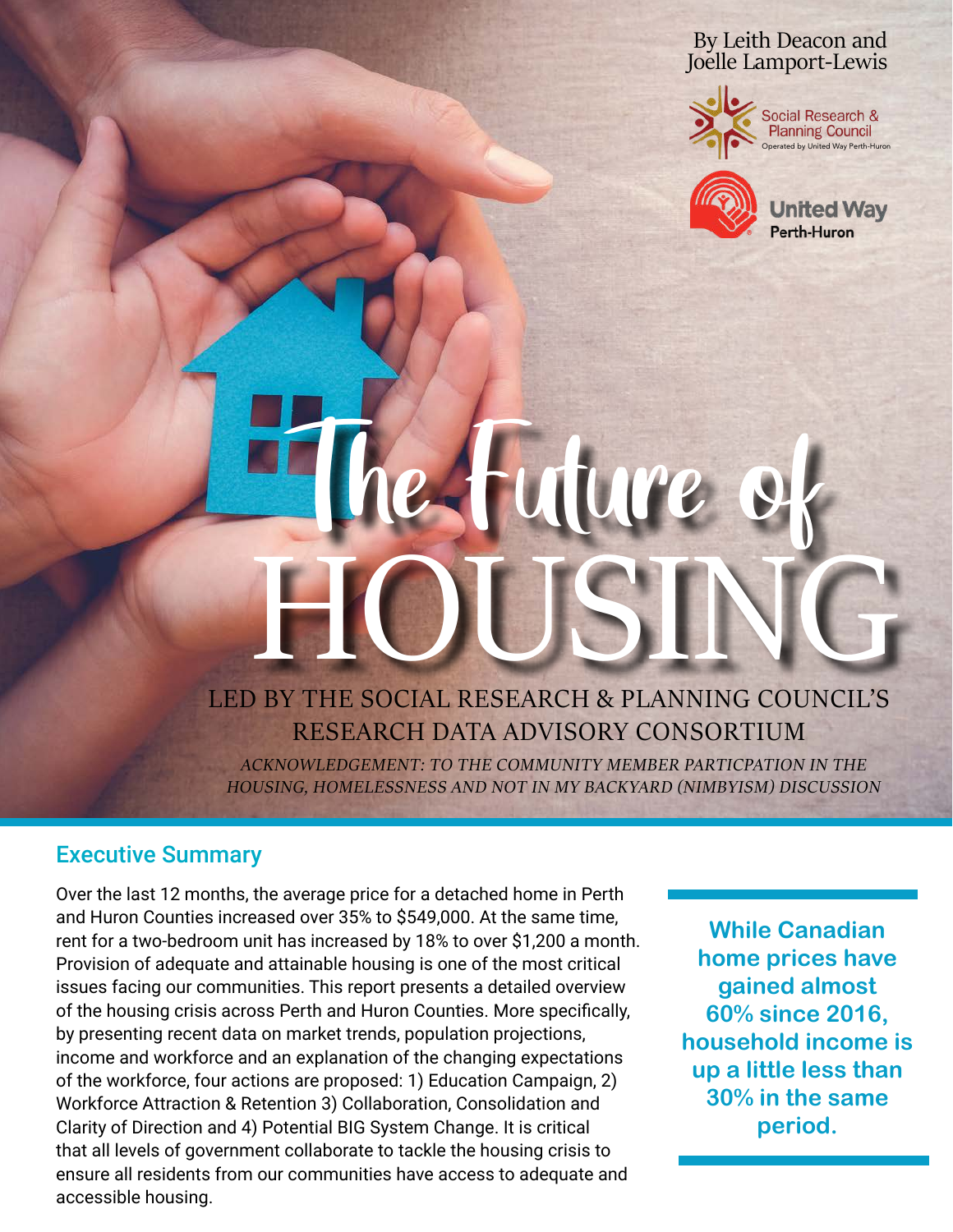

# **STORIES OF LIVING AND WORKING IN PERTH-HURON**

### Huron Story

Jane started a new job in Goderich and lives in Exeter. Her starting salary is \$50,000. Jane has one 3-year-old child going to child care. **She is a teacher.**

Jane's student loan is \$13,400 per year (\$40,200 over 3 years payback). Jane commutes to work daily and pays \$8,849 a year for transportation (gas and car payments), \$20,400 a year for rent (\$1,700 a month), \$3,600 a year for insurance, \$12,000 a year for child care (\$1,000 a month and she does not currently qualify for a subsidy) and \$3,744 a year for food (\$312 a month).\*

Her expenses total \$61,993 and she is almost \$12,000 a year in debt while making \$50,000 a year.

The caveat here is that she has not paid for any expenses related to clothing, birthday parties, cleaning supplies, hygiene products and social activities for her child who wants to play Timbits hockey.

\*These figures do not include other government transfers

### Stratford Story

John has a full-time job in Stratford and lives in Kitchener, is divorced and supports two kids, 9 and 11. He makes \$40 per hour working 37.5 hours a week plus overtime when possible. His annual salary is approximately \$72,000. One of his sons plays soccer and the other plays the piano and baseball. **John works in the manufacturing sector.**

John has lived in a small house in Kitchener for over 20 years with a mortgage payment of \$2,000 a month, his taxes are \$450 a month and he uses a car to get to work that costs him approximately \$600 a month plus repairs. His house, auto and personal insurance is \$1,090 a month, he pays \$200 a month for food and his child support payments are \$1,711 a month (currently under review due to age).

He makes \$6,000 a month and his expenses are \$6,051.00, not including any home maintenance. John has visitation and spends time with his children, but any health-related needs or social activities for himself and his children add more to his expenses.



### Perth Story

Gary, Nancy and their three children (ages 3, 5 and 7) want to move to Perth County. **Gary is a plumber and Nancy is a nurse at the hospital**. They both have student debt, pay for two vehicles, full-time child care for their 3-year-old, before and after school child care for their 5 and 7-year-olds and they are renting a home in Guelph.

Gary and Nancy are commuting to work in Perth but want to raise their children in the area and buy a home. Gary and Nancy have been putting in offers to buy a home for almost a year. They have made many unsuccessful offers with the same result; properties selling for \$50,000–\$100,000 over asking price, or cash offers site unseen.

The housing market is too high and moving too quickly and they cannot find a home to buy within their approved mortgage range. Gary and Nancy have been offered employment in Guelph and have a line on a house there but they really wanted to raise their children in the Perth community.

Heading into winter they are struggling with commuting, feel frustrated and are running out of time because the owner of their current home in Guelph sold it and the family needs to be out by the end of the year.

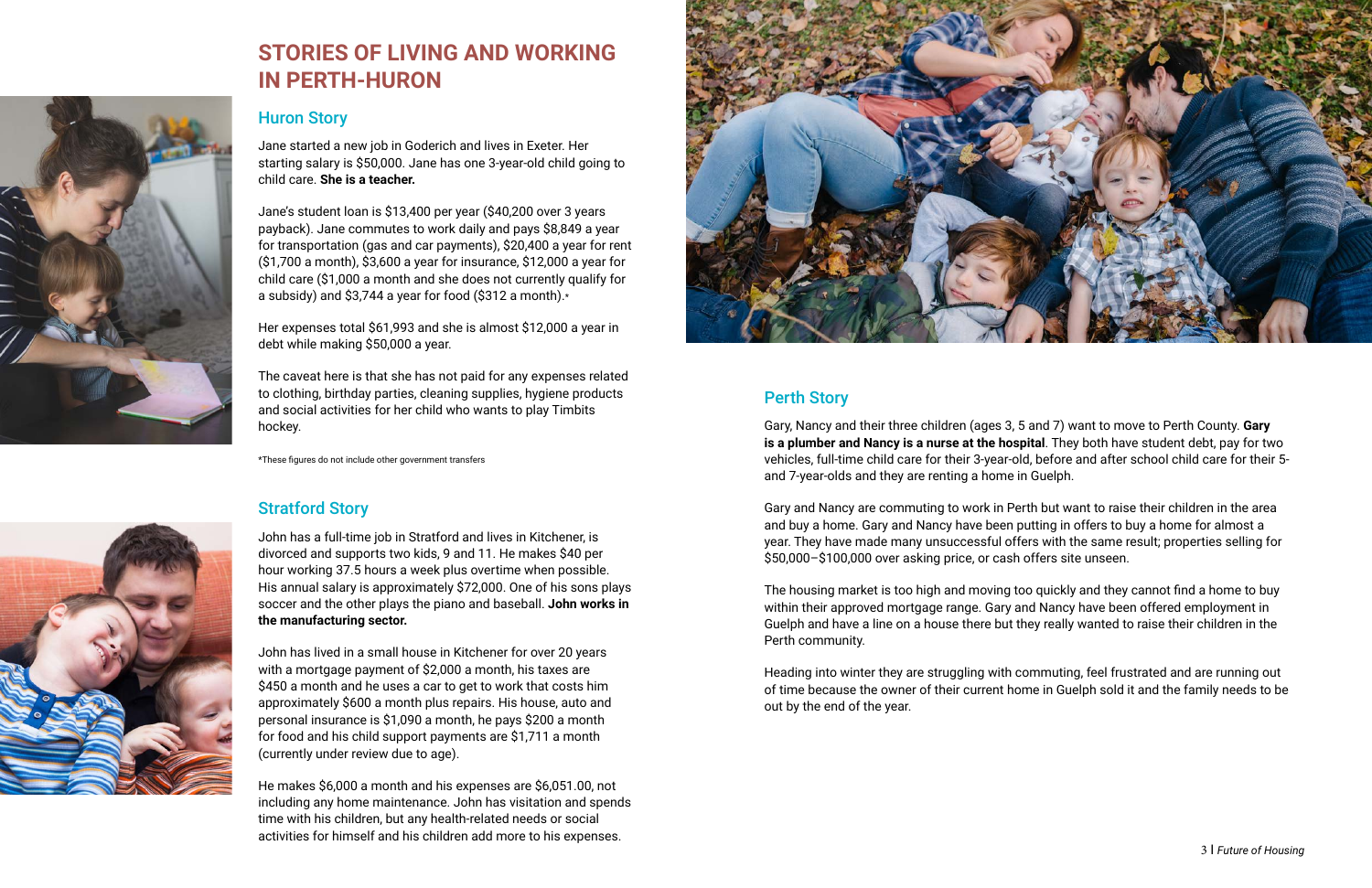

## **OVERVIEW**

While the housing crisis is a growing concern across our communities and conversations about what we can do to alleviate some of the concerns are common, potential solutions remain unclear.

Often, potential responses to this crisis begin with a discussion around the obligation of the federal government; is the Canadian government obligated to provide shelter for all Canadians? However, housing challenges do not fall under the control of one level of government. Rather, housing is the responsibility of all levels of government, including local communities, since many of the most critical factors that influence housing (e.g., zoning, planning, permits) are within municipal jurisdiction.

In addition to two decades of disinvestment in the provision of attainable housing, the current flow of 'big money' into residential real estate is contributing to the rapid disappearance of relatively affordable units. As investors "revitalize" the sector through "value-add" projects, tenants are often evicted or have no choice but to leave because of significant rent increases. Additionally, investors are supporting (i.e., financing) new rental construction, almost all of it ultra-luxury, unaffordable units. This construction is largely designed for and purchased by residents from large, urban centres (e.g., Greater Toronto Area) who have sold their houses for significant profits and are migrating to small and rural communities.1

### **In November 2021, the National Bank of Canada2 reported, "mortgage payments now engulf 45% of income for a representative household".**

In addition to ranking among the highest nominal and real housing prices in the world, $3$  Canada has one of the highest price-to-income ratios. Concurrently, there are significant discussions around the potential for interest rate increases across Canada<sup>4</sup> that could have catastrophic implications for Canadian homeowners.

Juxtaposing discussions around home affordability, in 2020, Statistics Canada noted that, "almost one-third of Canadian households live in an inadequate or unaffordable or unsuitable dwelling".<sup>5</sup> What this means is in Canada there is not only a housing supply shortage, but Canadians are spending twice as much on unaffordable housing as we are on addressing housing affordability.

Growing tensions around workforce attraction and retention combined with providing available, attainable housing has communities concerned.

### **While Canadian home prices have gained almost 60% since 2016, household income is up a little less than 30% in the same period.6**

This means a buyer with a \$2,500 monthly housing budget has lost almost \$30,000 in purchasing power.7

Exacerbating the housing crisis, Ontario's population has been impacted by the COVID-19 pandemic through both an increase in mortality and urban-to-rural migration<sup>8</sup> producing complex social, economic and political implications for both rural and urban communities.

Ontario experienced a growth rate of 1.3% (2019–2020) and the rate is expected to increase to 2.1% between 2021–2022. The growth rate is expected to stabilize to 1% per year by 2045–2046.9



*Figure 1: Ontario Population, 1971–2046 Source: Statistics Canada for 1971–2020 and Ontario Ministry of Finance projection*s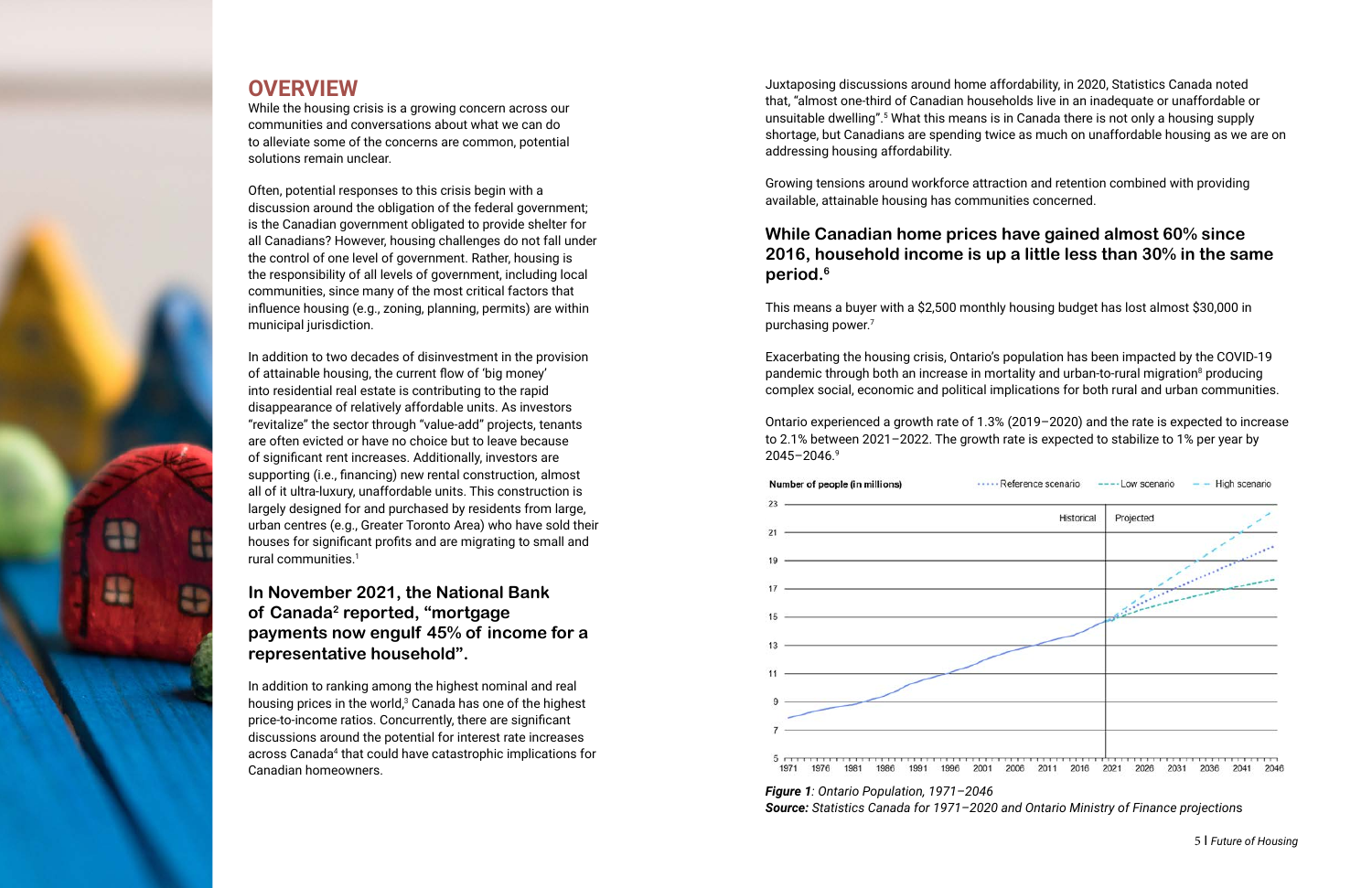A jurisdictional market scan (2018–2021) highlighted a continued increase in rental market rates (Table 1). There has been a range of 58–74% increases in rental rates since 2018 (Table 1). Source: Stratford Business Case for Alternate AMR 2021.

| Table 1: Alternate AMR (Perth Local Renta |  |
|-------------------------------------------|--|
|-------------------------------------------|--|

| <b>Unit Type</b> | 2018    | 2019    | 2020    |
|------------------|---------|---------|---------|
| <b>Bachelor</b>  | \$723   | \$910   | \$1,231 |
| 1 Bedroom        | \$793   | \$1,023 | \$1,239 |
| 2 Bedroom        | \$958   | \$1,351 | \$1,421 |
| 3+ Bedroom       | \$1,090 | \$1,663 | \$1,720 |
| $\mathbf{r}$     | .       |         | $\sim$  |

Population projections indicate an expected population of 75,771 for Huron and 99,572 for Perth. This growth is anticipated to be mainly migration from larger urban areas as well as an influx of new Canadians. Demographic shifts are projected that see older populations moving into Perth and Huron communities. This trend parallels what we are seeing in who is buying homes<sup>10</sup> in the community during the COVID-19 pandemic.

![](_page_3_Figure_15.jpeg)

![](_page_3_Picture_17.jpeg)

### Perth-Huron Population Growth

On average the housing market<sup>11</sup> price in 2016 was \$265,000, \$474,000 in July 2020 and \$616,000 in July 2021. In one year the average increase was over \$140,000. The benchmark price (the price of a typical home in a given area) for single-family homes was \$549,000, an increase of 35.6% on a year-over-year basis in September 2021. By comparison, the benchmark house price was \$474,400, an increase of 24.6% from 2018 levels.

![](_page_3_Figure_14.jpeg)

Projections imply that Huron will grow by 16,474 people and Perth by 22,776 people by 2046, an increase of 22% and 22.8% respectively. These trends have significant consequences to the available and attainable housing market. Community development and planning around policing, health and hospital care on already strained infrastructure will not sustain this level of growth.

### Housing and Rental Price Trends

**Across Perth-Huron the average price of homes sold in September 2021 was \$615,459, up 33.7% from September 2020.**

*Figure 2: Perth-Huron Housing Prices 2016–2021*

### Rental Market<sup>12</sup>

![](_page_3_Figure_6.jpeg)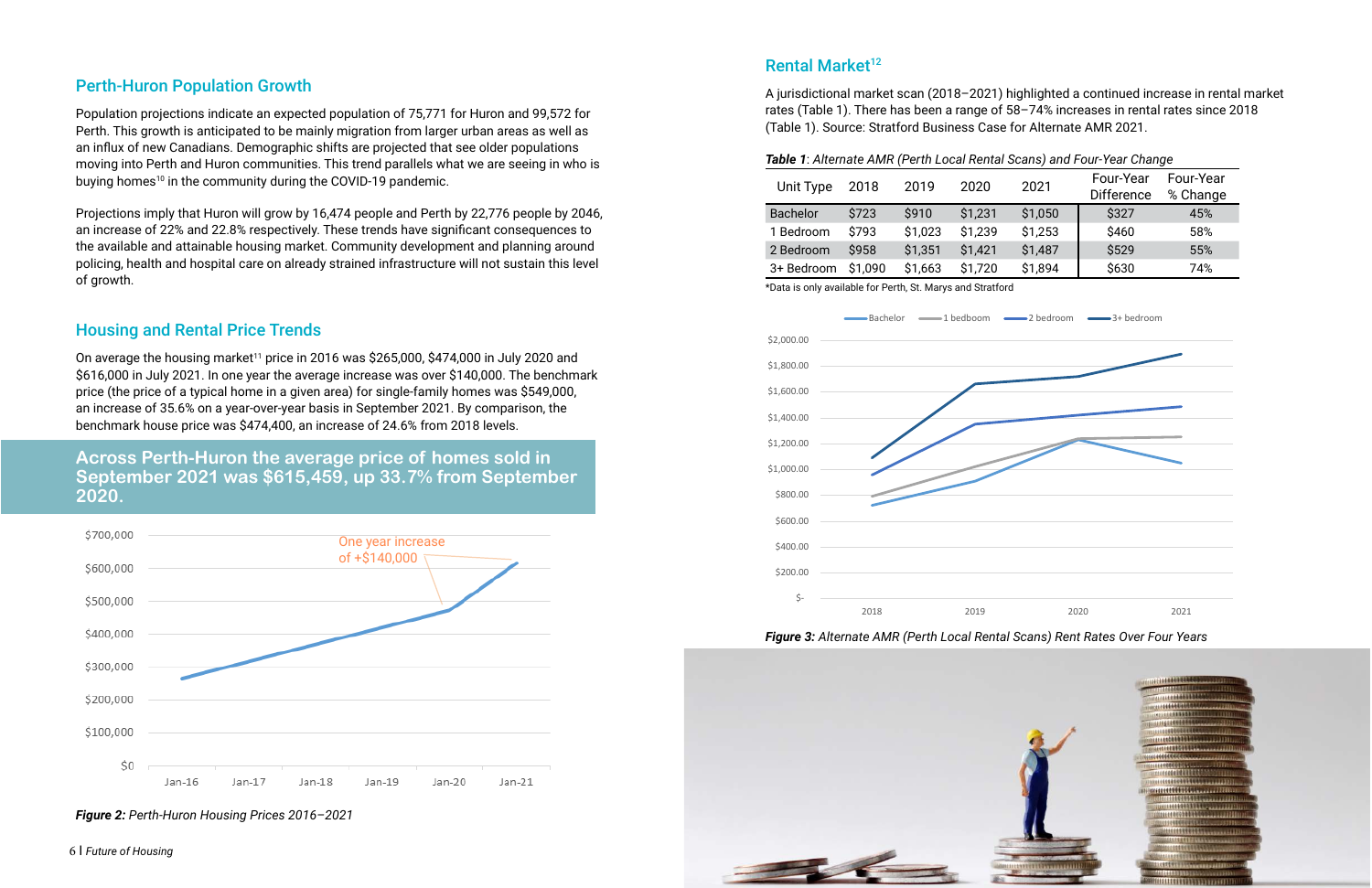### Comparison to CMHC Average Market Rents<sup>13</sup>

As illustrated in Table 2, local rental housing costs are higher than the AMRs surveyed by the Canada Mortgage and Housing Corporation (CMHC) in October 2020. Depending on unit size, the variance ranges from \$334 for a bachelor unit to \$712 for a 3+ bedroom unit in 2021.

### *Table 2*: *CMHC and AMR*

| Unit Type       | Oct 2020<br><b>AMR</b><br><b>CMHC</b> | 2021 Service<br>Manager Area<br><b>Rental Scan Perth</b> | \$ Difference | % Difference |
|-----------------|---------------------------------------|----------------------------------------------------------|---------------|--------------|
| <b>Bachelor</b> | \$716                                 | \$1,050                                                  | \$334         | 47%          |
| 1 Bedroom       | \$889                                 | \$1,253                                                  | \$364         | 41%          |
| 2 Bedroom       | \$1,034                               | \$1,487                                                  | \$453         | 44%          |
| 3+ Bedroom      | \$1,182                               | \$1,894                                                  | \$712         | 60%          |

\*AMR is based on CMHC Rental Market Survey for the Stratford Service Manager area

\*Insufficient data for 4-bedroom units from both CMHC and local rental market scan

### Income and Workforce: The Affordability Gap

Taking into account the core housing needs, there are three aspects to consider:

**1. Affordability:** If the household spends 30% or more of their before tax income on shelter (i.e. shelter-cost-to-income ratio);

Fifty most common Jobs in Huron and Perth County by Hourly Wage (2020). 81% are below \$25/hr and 19% are above.<sup>15</sup>

**2**. **Suitability:** If there are enough bedrooms for the size and make-up of the household

### **3**. **Adequacy:** If the dwelling is in need of major repair

*Table 3*: *Income in Perth and Huron 2021*

| <b>Income Source</b><br>(single person households) | Monthly<br>Income | Annual Income |
|----------------------------------------------------|-------------------|---------------|
| <b>Ontario Works</b>                               | \$733             | \$8,796       |
| <b>Ontario Disability Support Program</b>          | \$1,169           | \$14,028      |
| Minimum Wage                                       | \$2,161           | \$25,932      |
| Living Wage                                        | \$2,692*          | \$35,002*     |
| <b>Nurse</b>                                       | \$4,438           | \$53,262      |
| <b>Retail and Hospitality Worker</b>               | \$2,338           | \$28,066      |

\*The monthly income is calculated by multiplying \$17.95/hr. by 37.5 hrs/wk., then multiplying by 52 weeks/yr.

*Source:* The City of Stratford. July 2021–2022 Request for Alternative Average Market Rents for Housing Allowance and Rent Support Programs—Business Case for the City of Stratford, Town of St. Marys, County of Perth AND Four County Labour Market Board *Connect2jobs.ca.*

The reality in Perth-Huron is we see a higher percentage of individuals over the age of 65<sup>16</sup> than other regions in the province, many of whom are collecting Canadian Pension Plan (CPP) and Old Age Security (OAS). When we further explore the population growth and the number of people entering the labour market there is a clear gap between those paying into CPP and OAS vs the number of people drawing on it. For example, when you look at

#### *Table 4*: *Average Income. Change 2016–2020*<sup>14</sup>

| Region       | 2016              | 2020 |
|--------------|-------------------|------|
| <b>Perth</b> | \$53,319 \$76,364 |      |
| Huron        | \$52,904 \$72,808 |      |

### Overview of Perth-Huron Occupations

#### *Table 5*: *Common Jobs and Wages in Perth-Huron*

| # of<br>Postings | <b>Occupation Name</b>                                                   | Average Wage<br>2020 Huron | Average Wage<br><b>2020 Perth</b> |
|------------------|--------------------------------------------------------------------------|----------------------------|-----------------------------------|
| 98               | Professional occupations in nursing                                      | \$53,262                   | \$56,172                          |
| 60               | Retail and hospitality workers                                           | \$28,066                   | \$28,491                          |
| 58               | Other technical occupations in health care and<br>social services        | \$46,202                   | \$45,344                          |
| 58               | Agriculture and horticulture workers                                     | \$35,195                   | \$29,044                          |
| 58               | Labourers in processing, manufacturing and utilities                     | \$55,974                   | \$51,376                          |
| 57               | Accommodation and food services                                          | \$16,302                   | \$19,697                          |
| 44               | Administrative and support, waste management and<br>remediation services | \$44,435                   | \$33,007                          |
| 22               | Construction                                                             | \$60,281                   | \$53,978                          |
| 20               | Transportation and warehousing                                           | \$55,657                   | \$50,513                          |
| 17               | <b>Utilities</b>                                                         | \$88,044                   | \$69,691                          |
| 16               | <b>Educational services</b>                                              | \$64,916                   | \$62,893                          |
| 15               | Arts, entertainment and recreation                                       | \$28,841                   | \$51,473                          |

*Source: Connect2jobs.ca Job Demand Report, EMSI Analyst Source: EMSI Analyst OMAFRA*

### Implications of an Aging Workforce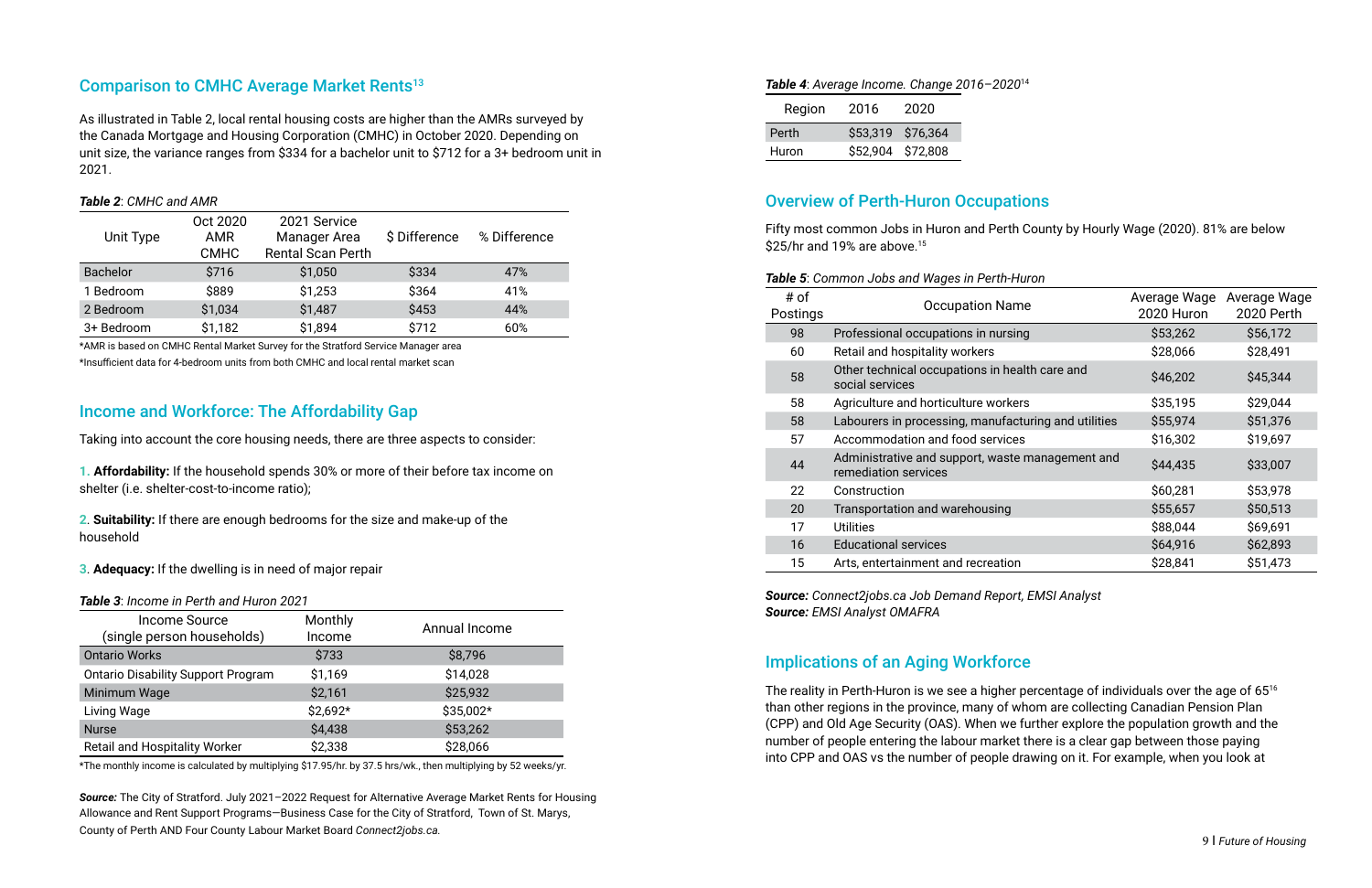one pension plan's (e.g.  $OMERS<sup>17</sup>$ ) projections there will be 1 worker/contributor supporting 1 retiree by 2030 (in 1976 it was 9:1 ratio, with 9 workers/contributors to 1 retiree). To maintain a defined benefit, indexed pension plan it is going to take a significant increase in individual contributions, affecting today's take-home pay and the ability to meet current financial obligations. It is expected that by 2030 with proportionally fewer contributing members making up for potential investment losses, the Plan will become more vulnerable to economic downturns and the likelihood of negative cash flows (annual pension payments exceed contributions) will intensify. On this deficit funding model trajectory, we are more and more people experiencing poverty while working.

### Who is in the Workforce? What Do They Want?

### **At a macro level, demographics are shifting; there is a need to balance housing for aging baby boomers who are downsizing and millennials who now make up the bulk of the workforce.**

Millennials are not the 'future workforce' anymore, they are in it!

Millennials are more racially and ethnically diverse than previous generations and are delaying both marriage and children. They prefer the services available in cites, but housing options are tight. Education debt is a burden, making it hard to save for a down payment. Their perception of real estate is also different from prior generations. As children, millennials have experienced an economic downturn with fewer employment opportunities, decreased savings and reluctance to purchase homes as well as the impact of the pandemic and many felt its' effects firsthand. This experience has left a lasting impact.

Currently, taxpayer contributions (in billions)<sup>18</sup> are used to address workplace shortages as underemployment<sup>19,20</sup> (full-time workers working less than 35 hours) grows and more part-time workers cannot find full-time work. Between workforce attrition and the growth of precarious employment the taxpayer base will decrease, leaving fewer people paying more. Continuing down this path is not sustainable economically or socially.

• Potential homelessness. Most often those underemployed are paid less, leaving people without sufficient income to meet housing costs. Rises in underemployment often exacerbate the rates of homelessness.<sup>21</sup>

• Harms future prospects. In addition, workers faced with these challenges are increasingly at risk to continue struggling to find their full place within the workforce.<sup>22</sup>

Because of these characteristics, millennials are looking for smaller units (often rentals) with connectivity to transit options, walkability within the community and that are amenityrich (i.e., gardens, fitness facilities, coffee shops, pet friendly establishments and guaranteed high-speed internet). Millennials are not simply looking for a job; they are seeking an environment that stimulates and inspires. More significant than these trends however, people need housing they can afford.

# **CONSEQUENCES OF DOING NOTHING**

Perth-Huron is in a prolonged housing crisis with no end in sight. Housing must be considered essential economic infrastructure since the local labour market depends on it. The lack of appropriate and available housing contributes significantly to the ability of businesses to attract and retain staff.

By 2043, Ontario's population will grow by an estimated 4–5 million people and Canada's population could surge to 50 million. Together with the existing housing crisis and outmigration of urban populations due to COVID-19, smaller cities and rural communities will see significant impacts. This is a crisis all levels of government and community stakeholder groups need to address.

### Personal Costs of Underemployment

• Lower job satisfaction and lost human capital. When workers are in jobs that do not adequately deploy the full breadth of their abilities, the economy is at risk of performing well below potential by missing out on the talents, productivity, ideas and innovation of the full workforce.

## Cost of Insufficient Attainable Housing

• In response to the global COVID-19 pandemic, all of Canada was in a state of emergency and self-quarantine by the end of March 2020. Thousands of businesses shut down, sending hundreds of thousands of workers home indefinitely, with or without pay. In one week alone, a million people applied for employment insurance. Canadians with mortgages struggled to secure deferred payments from banks and while some provinces temporarily banned rental evictions, none offered to pick up rent payments for those who lost their income.

![](_page_5_Picture_18.jpeg)

10 І *Future of Housing*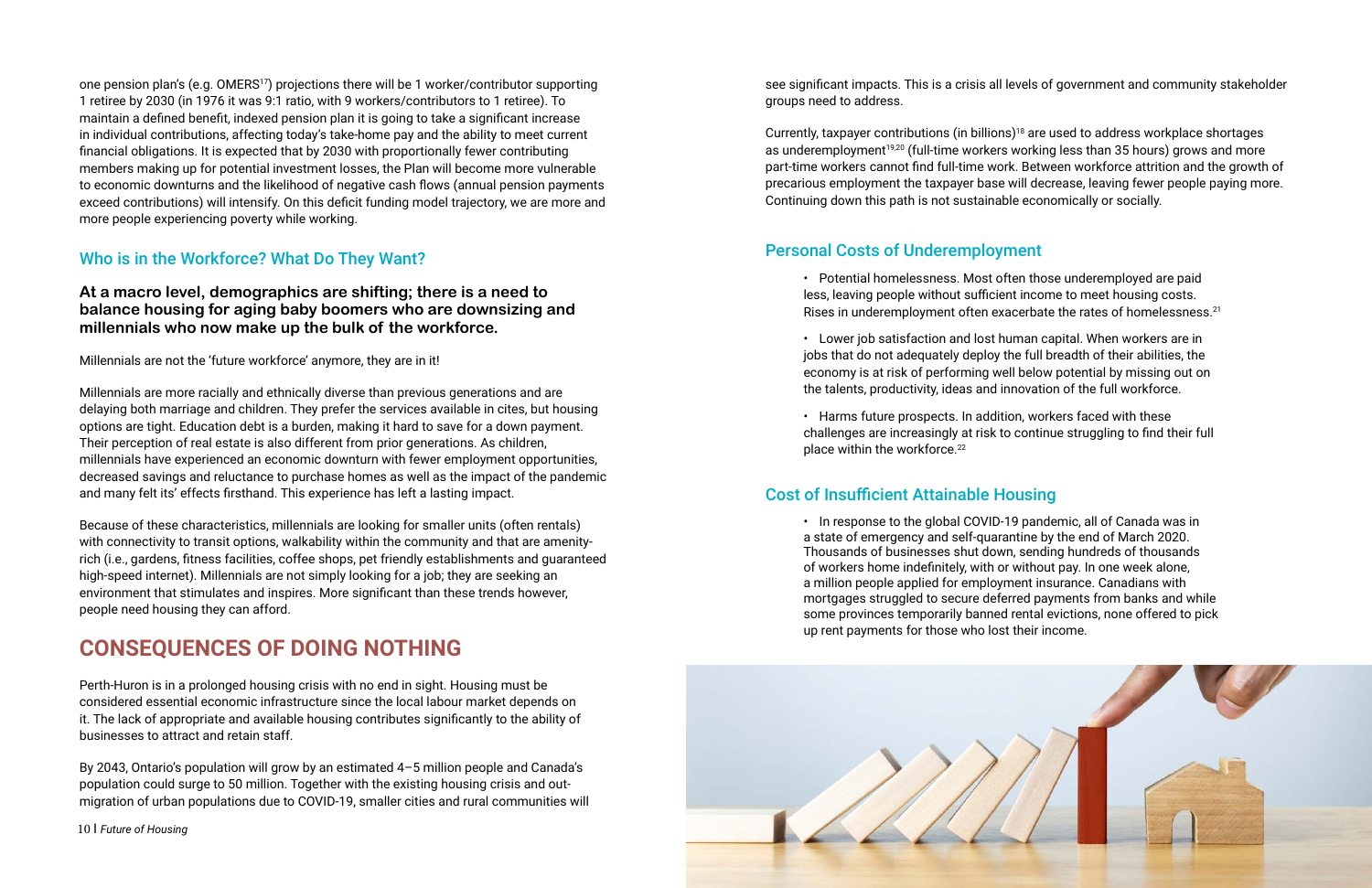### Health and Well-being

- Crisis Reponses. Increased demand on hospitals (\$805 emergency room visit; \$3,760 daily ward; \$14,535 daily intensive care),<sup>32</sup> police (anywhere from \$634 to  $$2,809+$  depending on the severity of response required)<sup>33</sup> and ambulance services (\$848 to \$4,394 per hour depending on the severity of response required).34
- Stress and Mental Health Problems. Amongst studies of underemployed individuals, signs of depression, mental anxiety and health problems are noticeably higher.<sup>35</sup> Other common outcomes of underemployment include depression, substance abuse, anxiety, death by suicide and violence.<sup>36</sup>
- Food Insecurity.<sup>37</sup> Income has a direct impact on the ability to provide adequate healthy food options for families. Health conditions ranged from \$7,370 (arthritis) to \$8,380 (emphysema, respiratory disease, neurological, allergies).<sup>38</sup>
- (diabetes) to \$9,160 (emphysema). Longer-term use of health care system needs.
- Supply and Demand of Health Care Workforce.<sup>40,41</sup> Increased demands on the health care workforce as well as the accessibility of supplies in rural and small hospitals closing or reducing operating hours means people are not getting the health care they need.

• According to Statistics Canada, 1,644,900 Canadians are in core housing need, meaning they are living in unsuitable, inadequate or unaffordable accommodations.<sup>23</sup>

communities are a growing concern (e.g. pharmacies, optometrists, dentists). Smaller

The impact of staying the course has a drastic negative effect on labour market outcomes in our community. The largest effect is on younger families, the unmarried/co-habitant and less educated workers all with no housing options and low income levels. We will see the social consequences with workers exposed more to disease, decreased mental well-being, a gap of essential workers and significantly lower overall health among the most affected workers.

Every day in Canada, 1.7 million households live in a home that is either unaffordable, overcrowded and/ or needs major repairs.42 Locally, our trajectory is no different; we lack access to all levels of housing (e.g., supportive housing to market housing) with vacancy rates at a record low. We lack accessible, local data. We are witnessing an unfortunate but significant public bias and lack of education toward what housing availability is and what economic value housing all community members hold.

• Chronic Disease.<sup>39</sup> Evidence shows higher rates of chronic disease ran from \$8,470

• The number of actually affordable units on the market (renting below \$750 a month) declined by 830,000, according to data from the Canada Mortgage and Housing Corporation (CMHC) Rental Market Survey.<sup>24 25</sup> Canada's rental stock over that same period was typically priced at 140% of the average market rent and therefore did not contribute to the affordable housing supply.26 **<sup>27</sup>**

• The Canadian Housing Survey by Statistics Canada found that 628,700 Canadian households—more than one in ten renter households nationally (13.5% of 4,652,500) reported living in social and affordable housing.<sup>28</sup> Over a quarter million households, representing 1.9% or 283,800 households, had at least one member on a waiting list for social and affordable housing. Of these households, almost two-thirds (61.0% or 173,600 households) had been on a waiting list for two years or longer.

• The main challenge facing the Canadian housing market remains the chronic insufficiency of supply relative to demand owing to the high rates of population growth registered in recent years. While not a near-term solution, policymakers should respond by easing obstacles to new construction for all forms of housing; affordable housing, rentals and owned accommodations. Home prices are likely to trend upward until there is a better balance between the number of homes in Canada and the number of Canadians needing housing.29

### Costs to Society

**• Lower GDP for the economy.** High unemployment and underemployment indicates the economy is operating below full capacity and is inefficient, leading to lower output and incomes. The unemployed are also unable to purchase as many goods, so will contribute to lower spending and lower output. A rise in unemployment can cause a negative multiplier effect.30

**• Increase in social problems**. Areas of high underemployment and unemployment tend to have more crime and vandalism. It can lead to alienation and difficulties in integrating young unemployed people into society.

**• Political instability**. If local government is unable to attract and retain a robust labour force, services are cut and the concept of community breaks down.

![](_page_6_Picture_8.jpeg)

**• Lack of community engagement.** Without the income needed, young people are less likely to be able to participate in community activities such as sports teams, swimming lessons, music, community programs and arts & culture activities. Community engagement is important for young people to develop important protective factors related to mental health and wellbeing, builds networks, connections to peers and an increased sense of belonging.<sup>31</sup>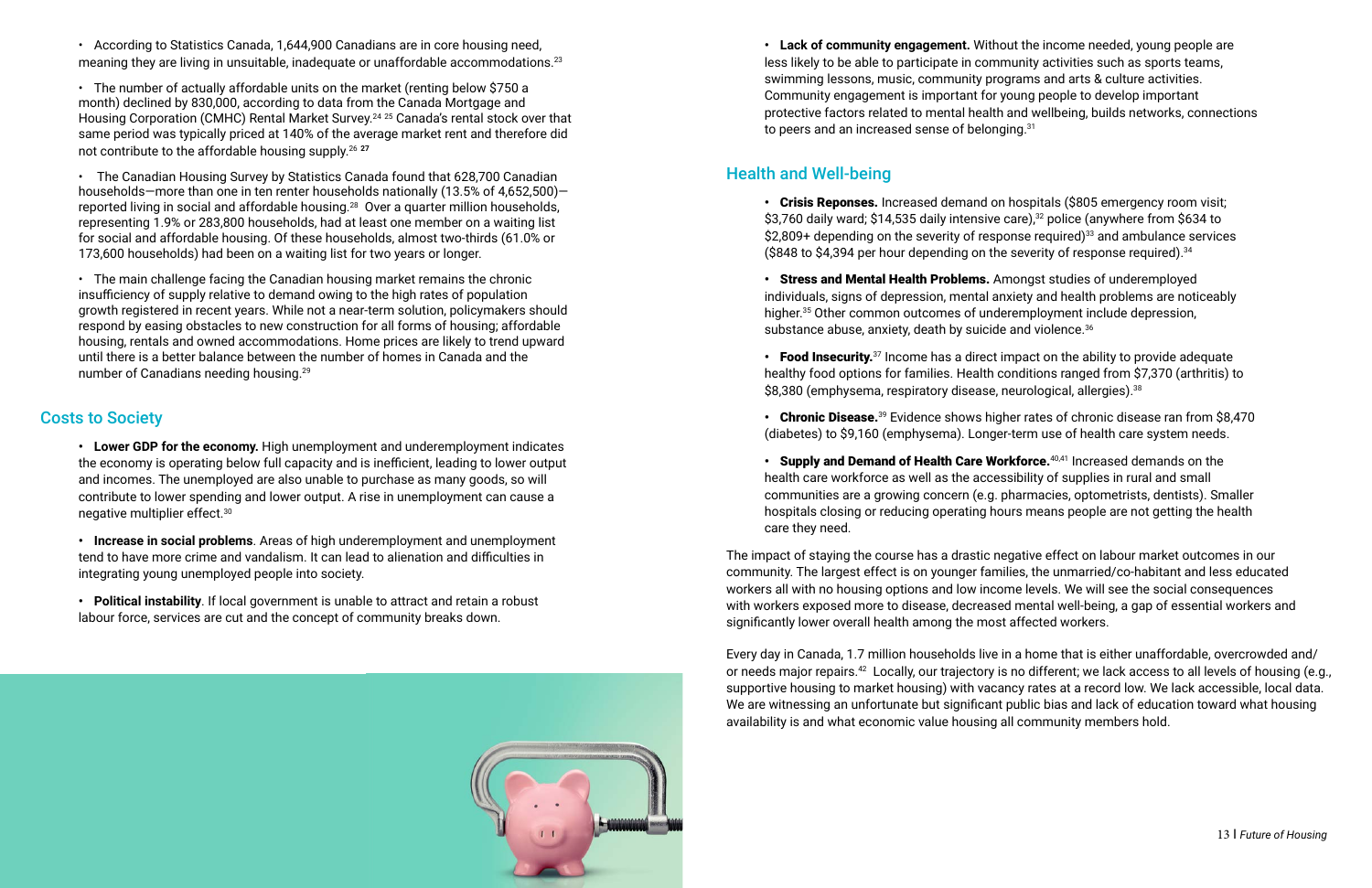# **ACTION CONSIDERATIONS**

### Education Campaign

To change the narrative and support housing as a human right. Housing must meet social, economic, environmental and/or cultural needs.

Education and shared knowledge is required to shift the perception of what a 'home' is and develop a better understanding about the severity of issues across the general population. Current stereotypes, stigma and prejudice feed opposition (Not In My Backyard) to developments that move away from singledetached housing. Development of homes for individuals and families reflecting community needs and concerns is paramount. Issues include our children finding their first home, addressing the homelessness crisis with supportive housing, housing needs of women and children fleeing violence and smaller options for retirees.

The goal is developing a collaborative, inclusive and directed campaign, including government, non-profit, social services, infrastructure (health, education), police services and resident groups. The campaign message must be bold and accept our community's collective responsibility to make our shared space(s) welcoming and inclusive by helping everyone find a place to call home. We must ensure people have access to quality housing. It should be safe, stable, accessible, affordable, promote positive health outcomes, encourage social inclusion, support participation in education and employment and proven to reduce public costs associated with healthcare and emergency services. Our whole community benefits when people have housing that meets their needs.

### **ACTION:**

| <b>Phase 1: Funding</b>                            | • Secure funding to support development and hire a communication/<br>housing specialist.                                                                           |
|----------------------------------------------------|--------------------------------------------------------------------------------------------------------------------------------------------------------------------|
| <b>Phase 2: Connect</b>                            | • Engage key stakeholders who will lead and collaborate on this<br>educational awareness campaign.                                                                 |
| <b>Phase 3: Development</b>                        | $\cdot$ Create a public campaign.<br>• Identify specific public calls to action                                                                                    |
| <b>Phase 4: Educate</b>                            | • Educate partners; identify roles and responsibilities of all sector<br>leaders for maximum impact.                                                               |
| <b>Phase 5: Communicate and</b><br><b>Advocate</b> | • Launch the campaign by utilizing evidence-based research for<br>effective public communications.<br>• Monitor, track and mobilize over the course of ten months. |

### **POTENTIAL PARTNERS TO CONSIDER:**

Stratford and Area Builders Association, Municipal Staff and Politicians, Ontario Health Teams, Police Service, Labour, Business Improvement Association, Chambers of Commerce, Social Services, Non-profits, Financial Institutions, Municipal Planning, Economic Development, etc.

### Workforce Attraction & Retention

Workforce attraction and retention will need a different strategy to suit the workforce of today and the future which may include the following;

- A **livable income** is critical. Promoting and adopting living wage policies or other standards that promote income fairness within, and between, workplaces.
- **• Inclusive Housing & Transportation**. Have appropriate housing options (i.e., location work/ transportation) and diverse and feasible transportation options.
- **• Employment Security**. Huron & Perth have a large amount of precarious work (e.g., parttime, limited-term). In some instances this can be justified (e.g., relief and emergency workers). However, this practice can also be used to avoid added costs associated with full-time, permanent work (e.g., benefits, pension, sick leave).
- **• Diversity in the Workplace**. Including women and underrepresented groups in leadership roles is imperative.
- **• Diversified Methods**. COVID-19 has brought attention to the validity and (sometimes) preference of non-traditional work outside the standard 9–5. (i.e. virtual possibilities, 4-day work week).

### **Steps to Certify as a Living Wage Employer**

1. **Expression of Interest.** Complete initial contact form online. Anne Coleman, manager of the Ontario Living Wage Network (OLWN) employer program, will contact you to discuss certification details and answer questions.

2. **Application Review and License Agreement.** OLWN will review the details of your application and contact you to determine the level of recognition. You will sign the license agreement and pay the employer certification fee.

3. **Certificate Presentation**. OLWN will connect you with the living wage group in your local community (United Way Perth-Huron) to arrange the presentation of your Living Wage Employer Certificate.

4. **Recognition**. OLWN and United Way will recognize your business organization through social media and publications, as well as listing you in the online employer directory and map on both the United Way Perth-Huron and OLWN websites.

5. **Periodic Review**. Each year on the anniversary of your certification you will receive a renewal survey and invoice for the annual employer certification fee. When the living wage calculation is updated we'll contact you with the new rate. Employers have 6 months to make adjustments once the new rate is announced.

**DNTADIO**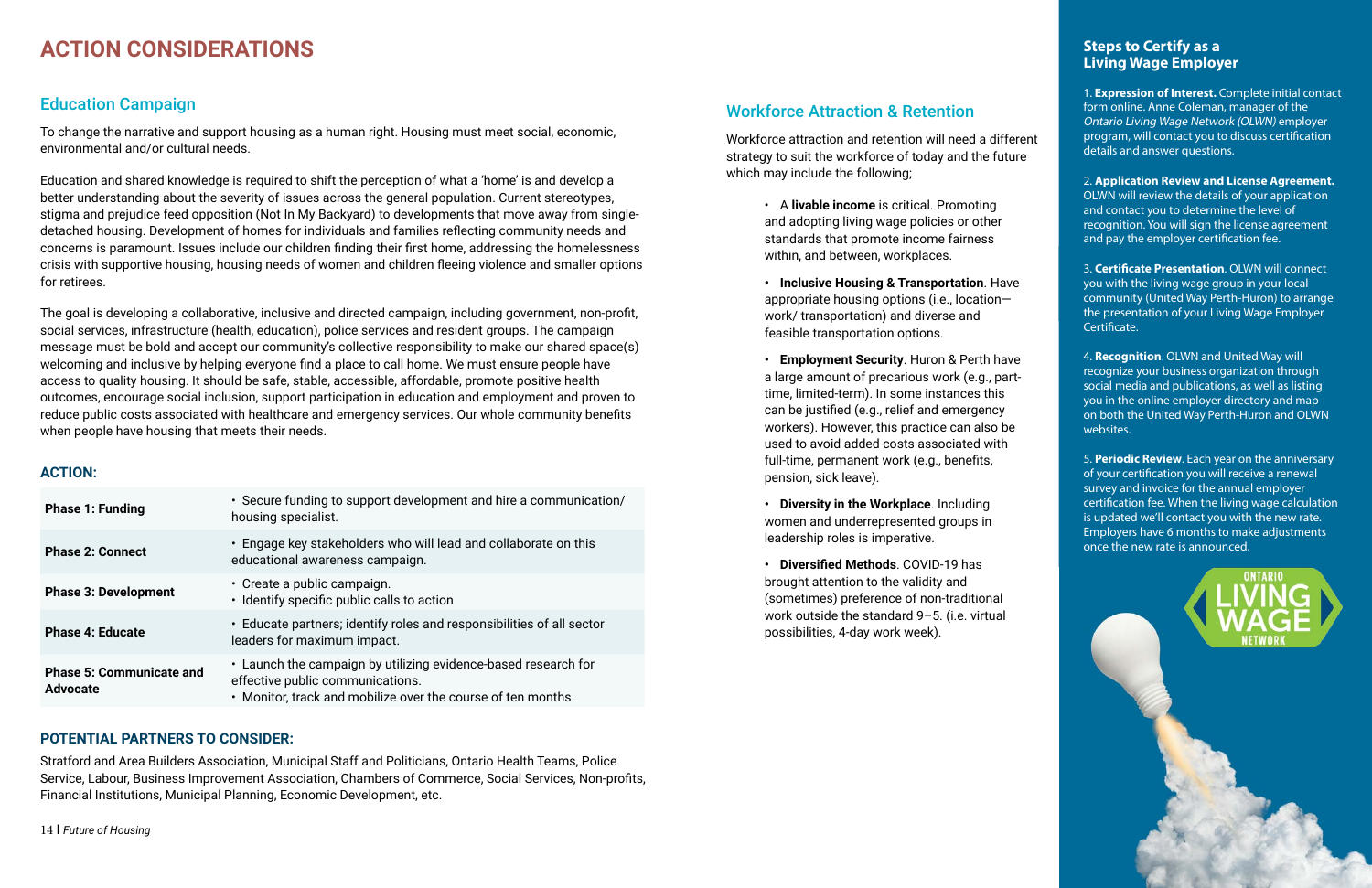![](_page_8_Picture_0.jpeg)

### **ACTION:**

**Phase 1: Increase the number of Living Wage employers in Perth-Huron.**

• Identify potential living wage employers.

**Phase 2: Housing innovation and development**

**Phase 3: Increase diversity in the workforce**

• Celebrate living wage employers as they certify. • Adopting local policies that can support housing needs. • Missing Middle: Identify diversified housing options, smaller lots, smaller housing. • Living large in smaller dwellings: more density builds. • Provide opportunities for underrepresented groups and gender parity in leadership positions. • Acknowledging those companies who have achieved equity in leadership and highlighting companies' practices for increasing the number of underrepresented groups and women in senior leadership roles. • Where applicable, hybrid workplaces are agile. Balancing in-

### **Phase 4: Consideration of hybrid working models**

office and remote work employees can provide an opportunity to attract an inclusive, skilled workforce that may not be attainable otherwise.

**Phase 5: Advocate for paid sick leave, benefits for the precariously employed**

• The concept of precarious employment is broad and means work for remuneration characterized by uncertainty, low income and limited social benefits and statutory entitlements. For some, precarious employment is limited to work that has an element of contingency, while for others it is used synonymously with nonstandard employment such as part-time and temporary work. However, employees in contingent work include people who are well paid, sometimes precisely because of the uncertainty inherent in their work.

• To fulfill these roles effectively in Huron and Perth, consideration of paid sick leave and/or other benefits is crucial to thriving people and communities.

### **POTENTIAL PARTNERS TO CONSIDER:**

Employers, United Way, Labour Market Planning Board, Employment Agencies and Services, Municipal Planning Departments, Economic Development, Huron County Immigration Partnership, etc.

# Collaboration, Consolidation and Clarity of Direction

A coordinated Community Improvement Plan is imperative. The plan should address housing development, building safe and strong urban and rural communities with dynamic local economies and look to ensure a high quality of life and affordable and suitable homes for everyone, while taking into account population growth and social infrastructure needs (e.g. health care, schools).

Clear identification of roles and responsibilities for federal and provincial government, upper- and lowertier municipal governments (City/Town/Township Government, County Government), non-profits, financial institutions and developers are essential for coordination and action.

### **ACTION:**

| <b>Phase 1: The Development</b><br>of Community Improvement<br><b>Plans</b> | • Help municip                                                                                      |
|-----------------------------------------------------------------------------|-----------------------------------------------------------------------------------------------------|
| <b>Phase 2: Collective</b><br>understanding                                 | · Agreement or<br>• Utilization of<br>• Policy and pro<br>constraints, fina                         |
| <b>Phase 3: Make information</b><br>accessible                              | $\cdot$ The need to ra<br>key issues, cha<br>• Champions io<br>shift in underst<br>• Creation of to |
| <b>POTENTIAL PARTNERS TO CONSIDER:</b>                                      |                                                                                                     |

Local Builders/Developers, Municipal Planning Departments, Economic Development, United Way, Municipal Councils, etc.

![](_page_8_Picture_20.jpeg)

alities with community improvement policies and plans.

- n roles and responsibilities.
- consistent language.
- ocedural updates (e.g. mitigation of red tape, time ancial burdens reduced).
- aise awareness and develop a shared understanding of llenges and solutions.
- dentified to mobilize knowledge and create a cultural anding.
- ools (e.g. graphics, fact sheets, presentations, training).

16 І *Future of Housing*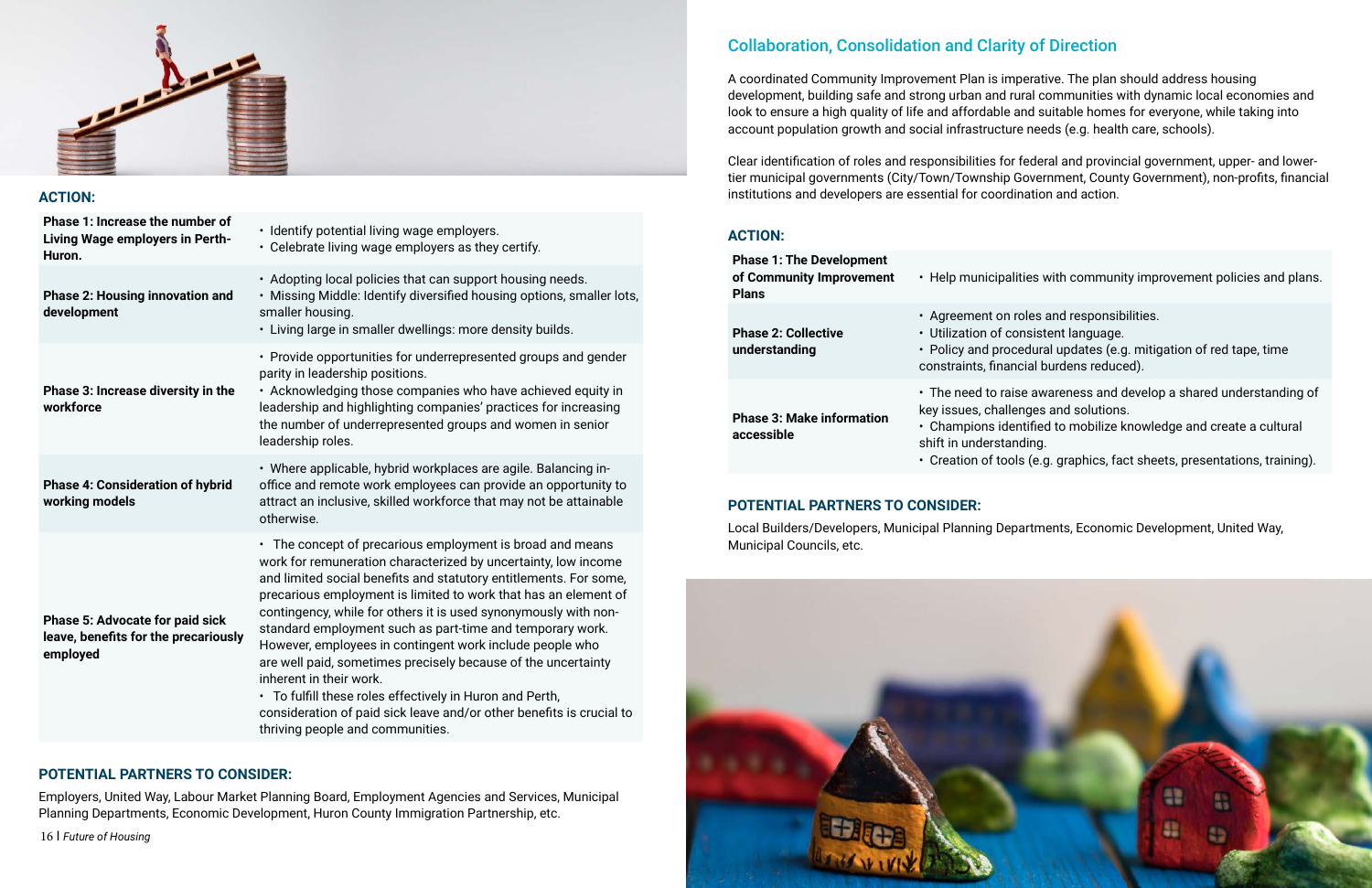### About the SRPC

The Social Research and Planning Council (SRPC), operated by United Way Perth-Huron, is comprised of community representatives who are dedicated to the collection, analysis and distribution of information relating to social trends and issues in Perth and Huron Counties. The SRPC approaches its work in two ways:

a. Commissioning research into specific social issues.

b. Developing recommendations for community improvement based on local findings and working collaboratively with community members to implement change.

![](_page_9_Figure_23.jpeg)

Copyright © The Social Research & Planning Council 2019. This work is copyrighted. It may be reproduced in whole or in part for educational use subject to the inclusion of an acknowledgement of the source. Icons made by Freepik from www.flaticon.com

#### **Social Research & Planning Council**

United Centre · 32 Erie Street, Stratford, ON N5A 2M4 519-271-7730 | 877-818-8867 srpc@perthhuron.unitedway.ca

![](_page_9_Picture_26.jpeg)

### Potential BIG System Change

Shifting culture, mindsets and behaviours is the hardest of all the system change strategies and is potentially the most powerful. It is how we profoundly shift the big picture context in which the system operates.

Bringing about change takes all of us as individuals, not just as part of influential organisations, governments or communities.

Structural changes that facilitate and reinforce systemic change use economic tools like taxation and subsidies, as well as political influencing, to gradually shift behaviours and goals. Social and political institutions set the context for individual and group behavior and are meant to provide the resources individuals need to survive. How people act and live is shaped in large part by the social structures in which they find themselves. Social justice (how we act in accordance with the requirements of a law and whether rules are grounded in human consensus or societal norms) is, in part, a matter of ensuring these structures and institutions do in fact satisfy basic human needs (e.g. food, water and shelter; followed by the need for safety, security and belonging). Questions to ask ourselves are;

- How do we effectively address barriers? e.g., bureaucratic & regulatory
- How do we improve and streamline costly and timeconsuming regulatory processes? e.g. zoning, bylaws
- How do we support and educate businesses? e.g. regulatory policies and processes
- How can we influence and change local governance? e.g. multi-tier servicing issues, processes, etc.
- How do we advocate for change & streamline processes? e.g. legislative requirements, policies and practices

### **ACTION:**

- **Phase 1: Housing policies and legislative advocacy**  At Provincial, Federal and Municipal levels.
- **Phase 2: Advocacy efforts regarding current real estate practices and trends**
- 
- At Provincial and Federal levels. e.g., bidding wars for homes and rental units; waiving home inspections, etc.

**Phase 3: Advocacy efforts regarding improved coordination, processes and proactive infrastructure investments for housing development**

![](_page_9_Picture_15.jpeg)

### **POTENTIAL PARTNERS TO CONSIDER:**

Local Builders/Developers, Federal and Provincial Members of Parliament; Municipal Planning Departments, Economic Development, United Way, Municipal Councils, Chambers of Commerce, etc.

![](_page_9_Picture_18.jpeg)

Social Research & **Planning Council** Operated by United Way Perth-Huror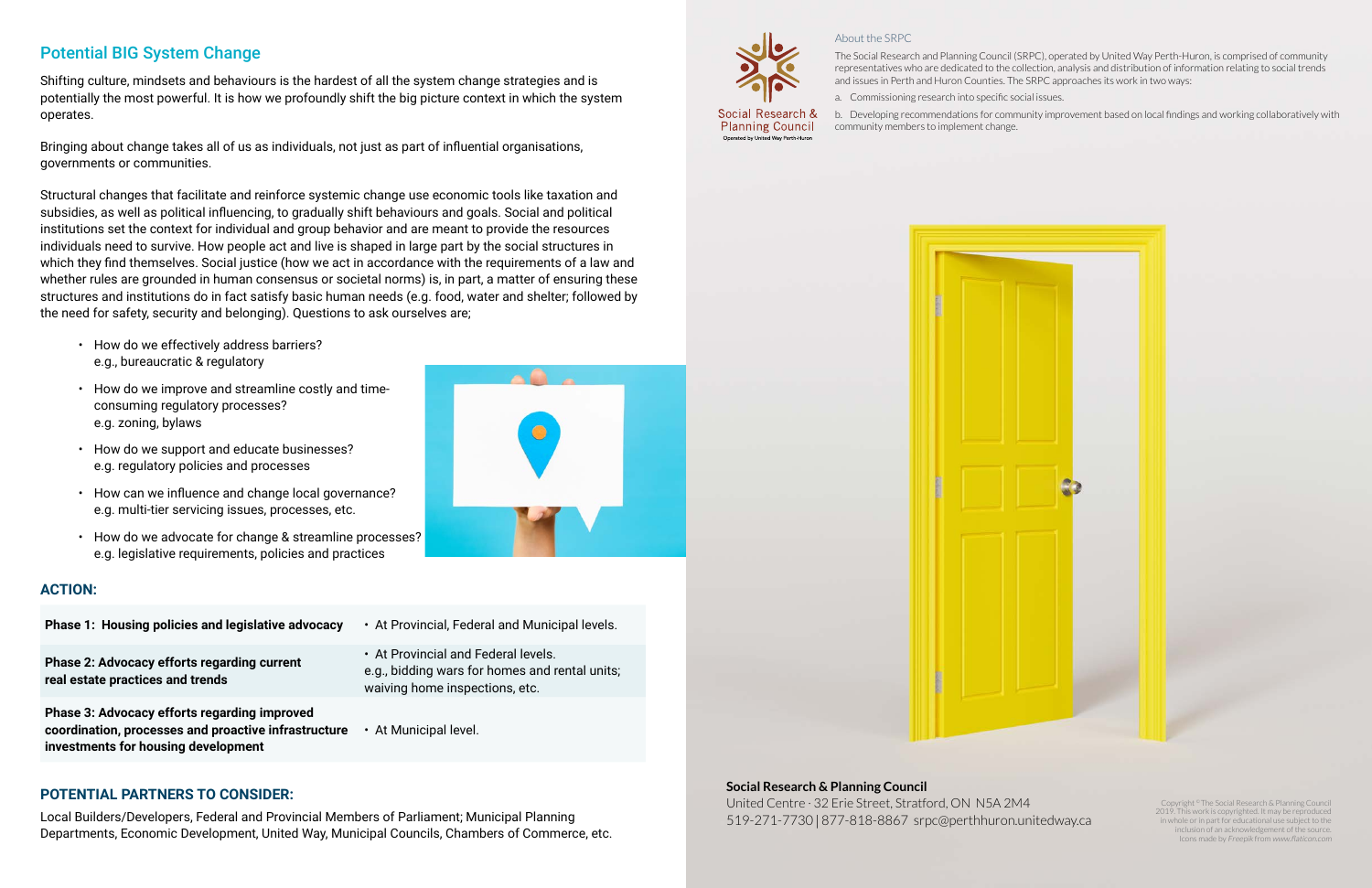### WHAT IS THE RESEARCH DATA ADVISORY CONSORTIUM

### **About Us**

**Reports To:** Social Research and Planning Council (SRPC)

**Purpose:** The primary role of the Research and Data Advisory Consortium (RDAC) is to support the identification and development of research priorities, create linkages to other data sources, and offer sector specific insights.

**Membership:** RDAC is comprised of representatives from multiple service organizations, reflecting the composition of our community and encompassing a broad range of community perspectives, geography, organizations, sectors, working groups, tables and networks

**Overview:** Research and Data Advisory Consortium (RDAC) are knowledge brokers with an objective to act as a conduit between producers and users of knowledge and work towards action-oriented outcomes. As knowledge brokers, RDAC will explore data and research, coalesce relevant information and experiences, and influence, engage, and encourage stakeholders towards action-oriented outcomes.

**Knowledge Broker:** We facilitate, educate, and disrupt. In our community consultations we directly engage with stakeholders to address challenges. We explore partnerships to transform industry practices and lead events to share expert thinking and promote discussion on a variety of relevant and locally driven issues.

**Action:** We collaborate on complex social, community challenges. We discuss practical responses to challenges confronting communities and share actions with relevant stakeholders in cross-disciplinary conversations and network dialogue. Through collaborative efforts representing diverse interest groups and relevant and respected expertise, we seek to inspire holistic problem solving. We design our work to provide communities and stakeholders with a clear path forward.

**Outcome:** The goal of the Research and Data Advisory Committee event aims to achieve three levels of impact:

**Individual Level:** As knowledge brokers utilizing the information to inform decisions within individual organizations and in community interactions.

**Partnership, Collaborative and Relationship Level:** Working together for collective impact where objectives align is important in achieving better outcomes for everyone.

**Policy, System Level:** Sharing knowledge and information brings new ideas and actions to the table to enable change and social justice

### OTHER RESOURCES

**Economic Development & COVID-19: Impacts Across Perth Huron Counties** https://perthhuron.unitedway.ca/wp-content/uploads/2022/01/2022-01-05-Economic-Development-COVID-19.pdf

**Gender & COVID-19: Impacts Across Perth Huron** https://perthhuron.unitedway.ca/wp-content/uploads/2021/11/2021-11-17-gender-p-h\_53978948-3.pdf

**Housing & COVID-19: Impacts Across Perth & Huron Counties** https://perthhuron.unitedway.ca/wp-content/uploads/2021/11/2021-11-17-Housing-Report-SRPC\_Sept-27.v2.pdf

**Mental Health & COVID-19: Impact Across Perth & Huron** https://perthhuron.unitedway.ca/wp-content/uploads/2021/04/2021-04-23-Response-to-COVID\_Mental-Health-Across-P-H-FULL-REPORT.pdf

### **Community Safety and Wellbeing Stratford, St. Marys, North Perth, West Perth, Perth East, Perth South**

![](_page_10_Picture_28.jpeg)

https://www.cswb-stratfordperthstmarys.com/

**Community Safety and Wellbeing Huron**  https://www.southhuron.ca/en/government/resources/Community-Safety--Well-Being/CSWB-Plan-Huron. pdf

**Stratford, Perth County, and St. Marys Housing and Homelessness Plan 5-Year Update 2020-2024** https://www.stratford.ca/en/inside-city-hall/resources/Social\_Services/Housing/Ten-Year-Housing-and-Homelessess-Plan-Update-2020-2024.pdf

### **A Long-Term Affordable Housing and Homelessness Plan for the County of Huron 2014-2024. 5 Year review**

https://www.huroncounty.ca/wp-content/uploads/2020/03/Long-Term-Affordable-Housing-and-Homelessness-Plan-Update.pdf

Search...